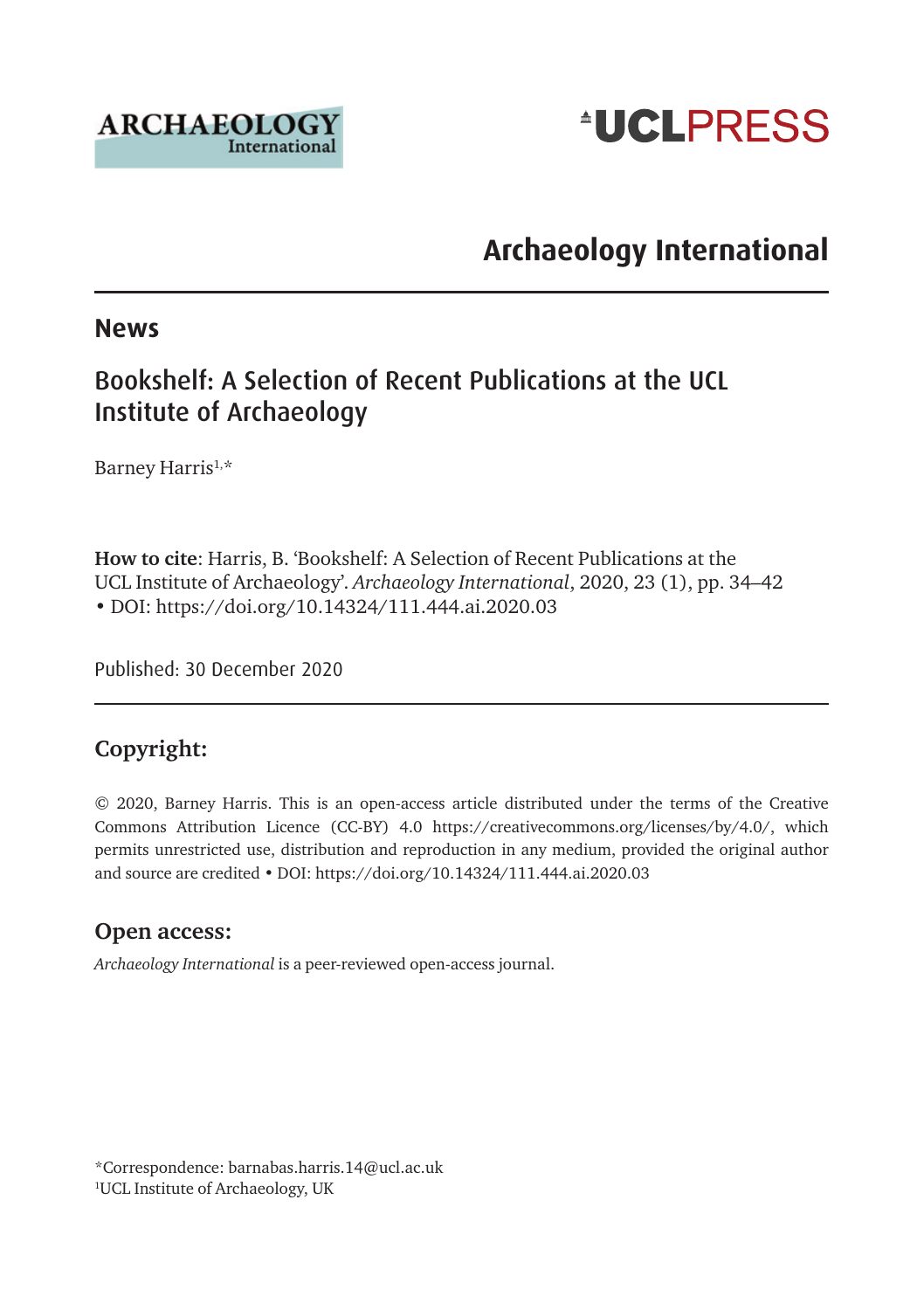© 2020, Barney Harris. This is an open-access article distributed under the terms of the Creative Commons Attribution Licence (CC-BY) 4.0 <https://creativecommons.org/licenses/by/4.0/>, which permits unrestricted use, distribution and reproduction in any medium, provided the original author and source are credited • DOI: https://doi.org/10.14324/111.444.ai.2020.03

# Bookshelf: A Selection of Recent Publications at the UCL Institute of Archaeology

The Institute of Archaeology produces two well-established series of books with Routledge: a *General Series* (series editor: Ruth Whitehouse) and the *Critical Cultural Heritage* sub-series (series editor: Beverley Butler). Two books in the *General Series* have been published since January 2020, with one manuscript currently in revision following refereeing and four others in preparation for refereeing.

In addition, in 2019 the Institute launched a new partnership with BAR Publishing to publish largely unaltered PhD theses. This substantial series is proving popular and will promote the Institute's outstanding postgraduate research programme across the theory and practice of archaeology, conservation and heritage. Two books in the *BAR UCL Institute of Archaeology PhD Series* have so far been published, with a further two volumes accepted for imminent publication and three titles under active consideration.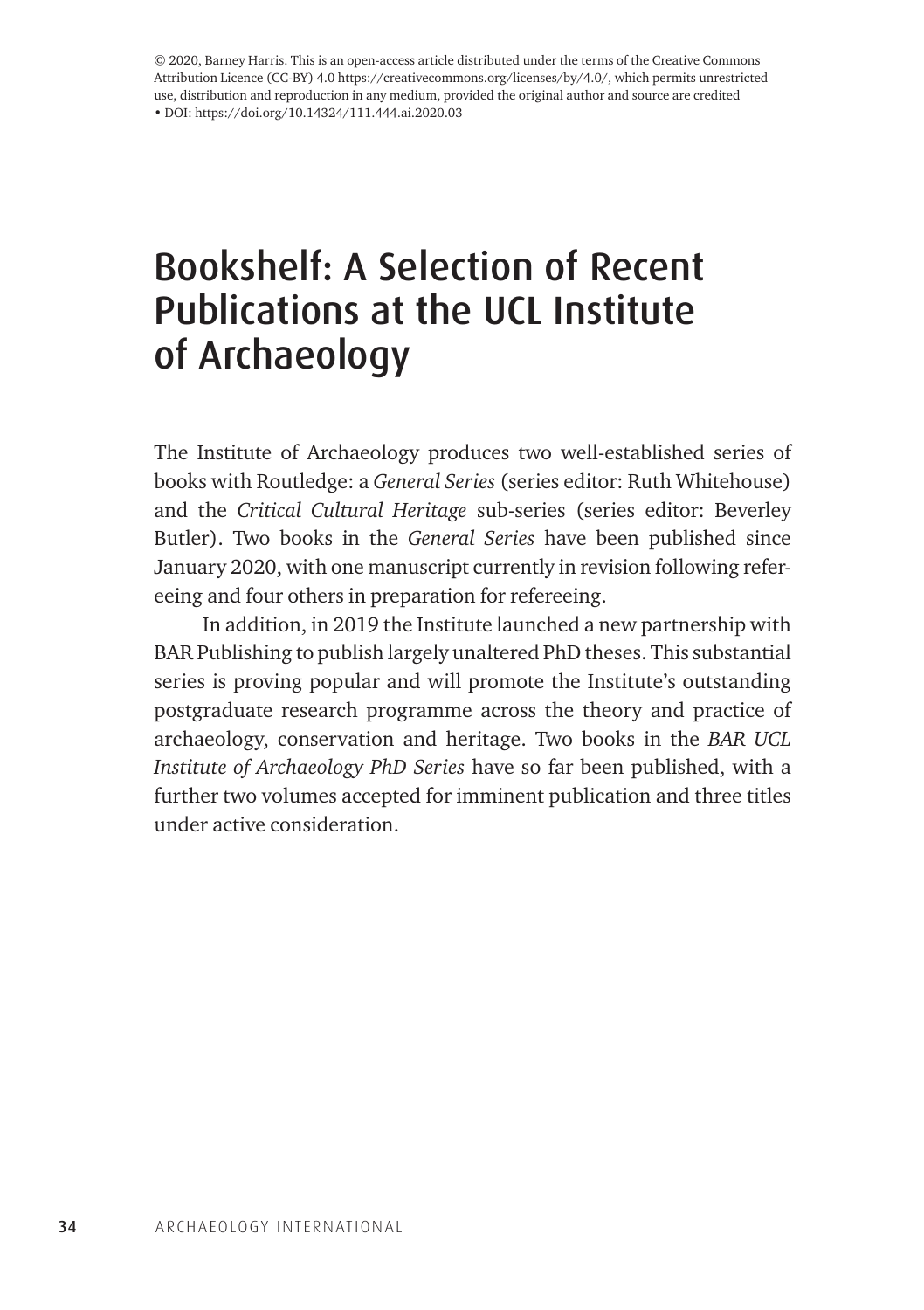## Routledge Series

### **Sada Mire. 2020.** *Divine Fertility: The continuity in transformation of an ideology of sacred kinship in Northeast Africa*



**DIVINE FERTILITY** THE CONTINUITY IN TRANSFORMATION OF AN<br>IDEOLOGY OF SACRED KINSHIP IN NORTHEAST AFRICA



This book uses recent archaeological and ethnographic research to explore the impact of an Indigenous ideology of Sacred Kinship on everyday life in Northeast Africa, and to demonstrate that for millennia complex Indigenous institutions have bound people together beyond the labels of Christianity and Islam. The important sacred landscape of Saint Aw-Barkhadle is explored and theoretical, analytical and locally appropriate archaeological frameworks are developed to interpret the shared heritage and Indigenous archaeology of the region.

### **Jill Goulder. 2020.** *Working Donkeys in 4th–3rd Millennium bc Mesopotamia: Insights from modern development studies*



**3RD MILLENNIUM BC MESOPOTAMIA INSIGHTS FROM MODERN DEVELOPMENT STUDIES** 



This book addresses the neglected topic of the role and impact of working-animal adoption in antiquity. It focuses on the fourth– third millennium bce Mesopotamia, but is also applicable to other periods and regions. The book uses a novel interdisciplinary process of analogy with the modern practice of working donkeys and cattle in sub-Saharan Africa and elsewhere to analyse nearly 400 published official and NGO development studies of working animals, particularly donkeys. It sheds light on the practicalities of working-animal adoption and management.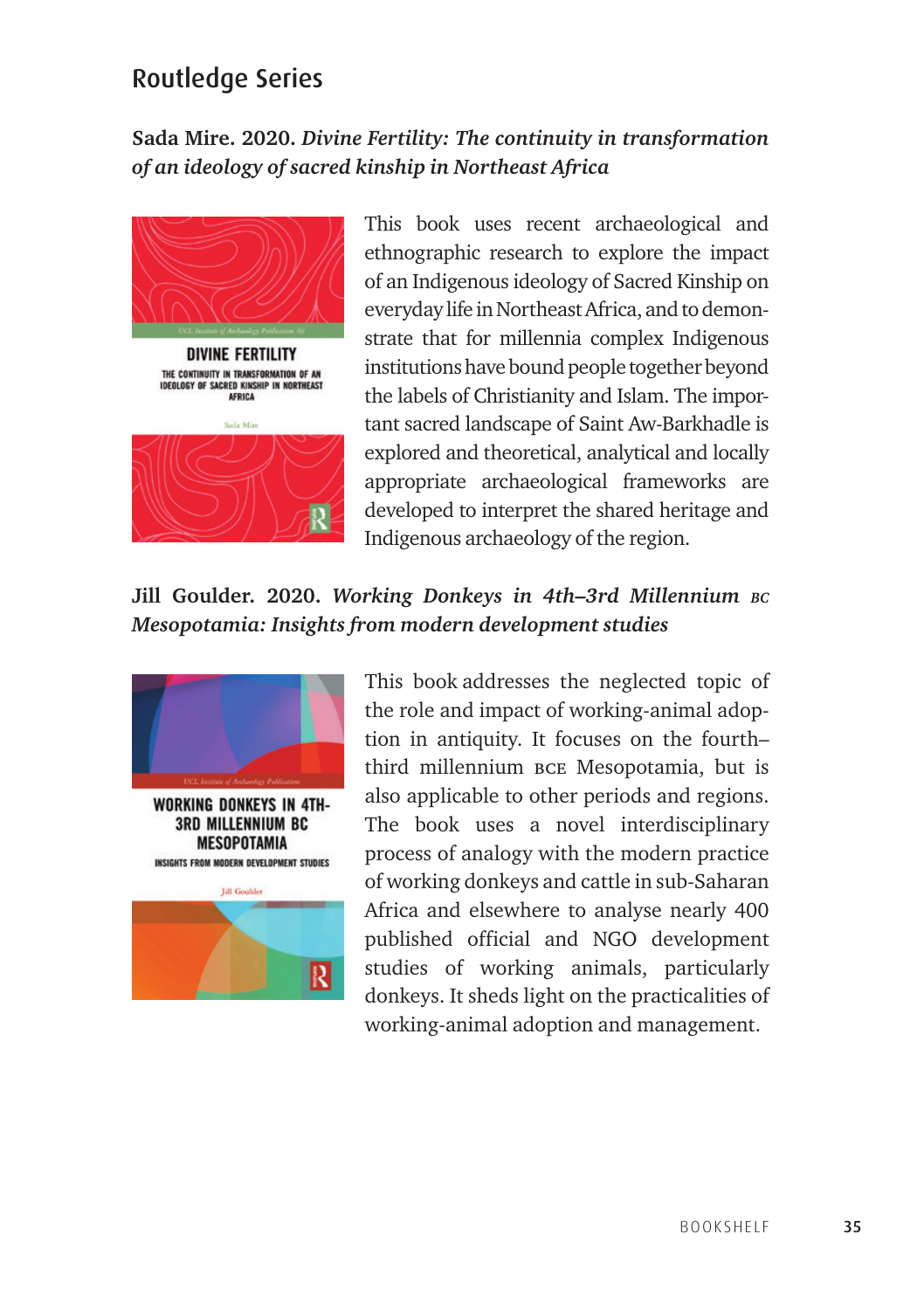### BAR UCL Institute of Archaeology PhD Series

**Gail A. Hammond. 2020.** *Ancient Maya Settlement and the Alacranes Baja: Landscape and communities in the Three Rivers Region, Northwestern Belize*



This work investigates a distinctive zone of the Three Rivers Region of far northwestern Belize – a zone dominated by the Alacranes Bajo, a seasonally inundated karstic depression bordered by the settlements of Nojol Nah and Tulix Mul. It uses archaeological evidence to investigate households, monumental structures and landscape features within a local, regional and inter-regional context, and thereby contributes to an understanding of land use by the ancient Maya.

### **Susan E. Poole. 2020.** *A Consideration of Gender Roles and Relations in the Aegean Bronze Age Interpreted from Gestures and Proxemics in Art*



Gender roles and relations, and differential power status, are studied using human figures in Aegean Bronze Age art. Gestures, postures, body language, placements and orientations of a range of figures found on wall paintings, glyptics (seals, seal impressions and finger rings) and some three-dimensional objects are analysed qualitatively and quantitatively using a structural iconographic method and ethological, sociological and linguistic approaches. A rich corpus of images from wide-ranging sources illustrates the observations made.

Many other books have been published by Institute staff between 2019 and 2020. Some of these are featured below.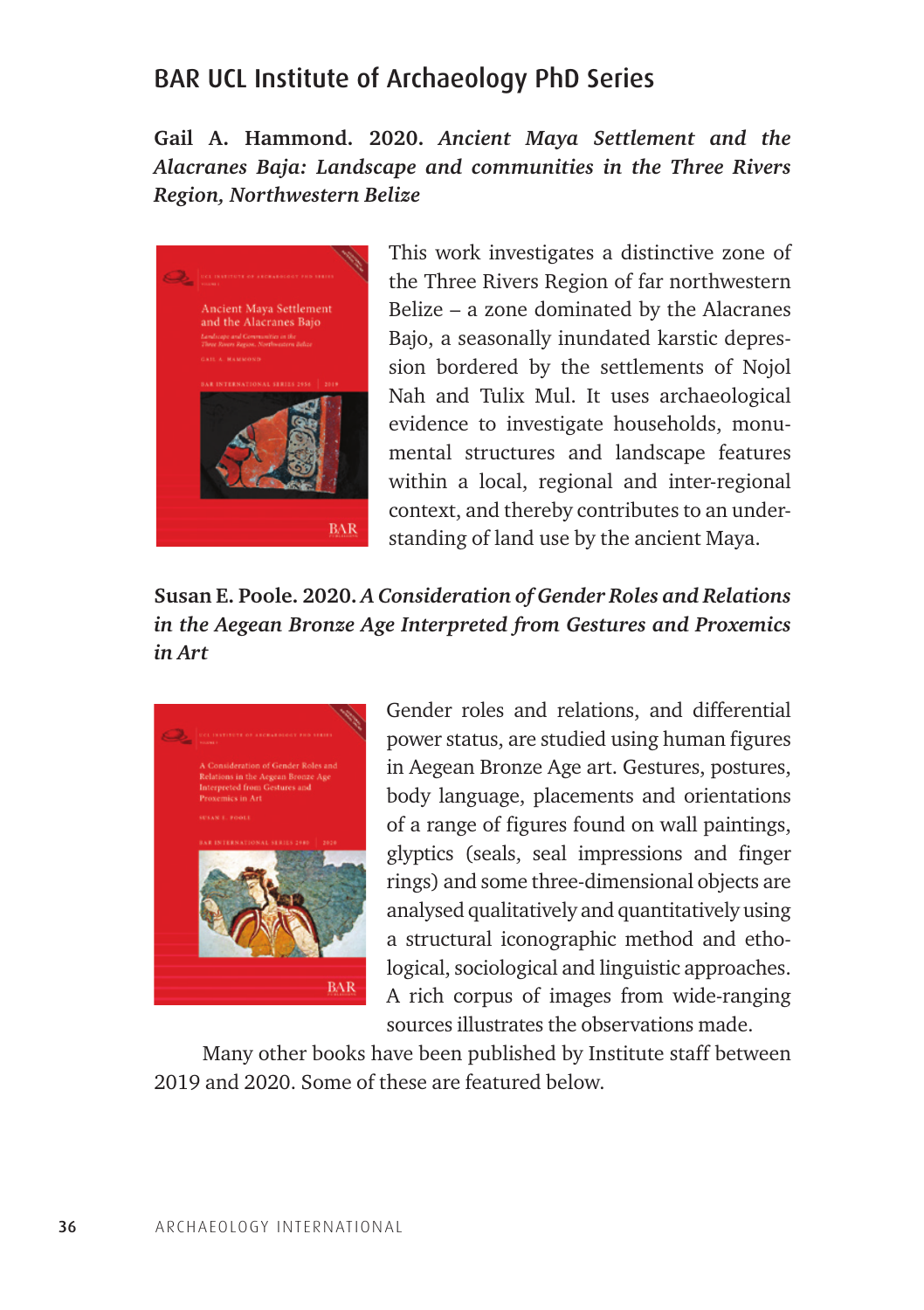**Caitlin DeSilvey and Rodney Harrison, eds. 2020.** *[Anticipating](https://www.tandfonline.com/toc/rjhs20/26/1?nav=tocList)  [Loss: Rethinking endangerment in heritage futures.](https://www.tandfonline.com/toc/rjhs20/26/1?nav=tocList)* **Special issue of**  *International Journal of Heritage Studies* **26(1)**.



Heritage relies, to a large extent, on notions of endangerment and consequential attempts to arrest or reverse processes of loss and change. The articles in this fully open-access special issue engage critically with this underlying orientation, exploring the social and cultural work which is produced through efforts to avert loss. In doing so, the articles also point towards alternative ways of valuing objects, places and practices which are not solely determined by notions of endangerment and risk.

**Rodney Harrison, Caitlin DeSilvey, Cornelius Holtorf, Sharon Macdonald, Nadia Bartolini, Esther Breithoff, Harald Fredheim, Antony Lyons, Sarah May, Jennie Morgan and Sefryn Penrose. 2020.** *[Heritage Futures: Comparative approaches to natural and](https://www.uclpress.co.uk/products/125036)  [cultural heritage practices](https://www.uclpress.co.uk/products/125036)***. UCL Press.**



Preservation of natural and cultural heritage is often said to be something that is done for the future, or on behalf of future generations, but the precise relationship of such practices to the future is rarely reflected upon. *Heritage Futures* draws on research undertaken over four years by an interdisciplinary, international team of 16 researchers and more than 25 partner organisations to explore the role of heritage and heritage-like practices in building future worlds.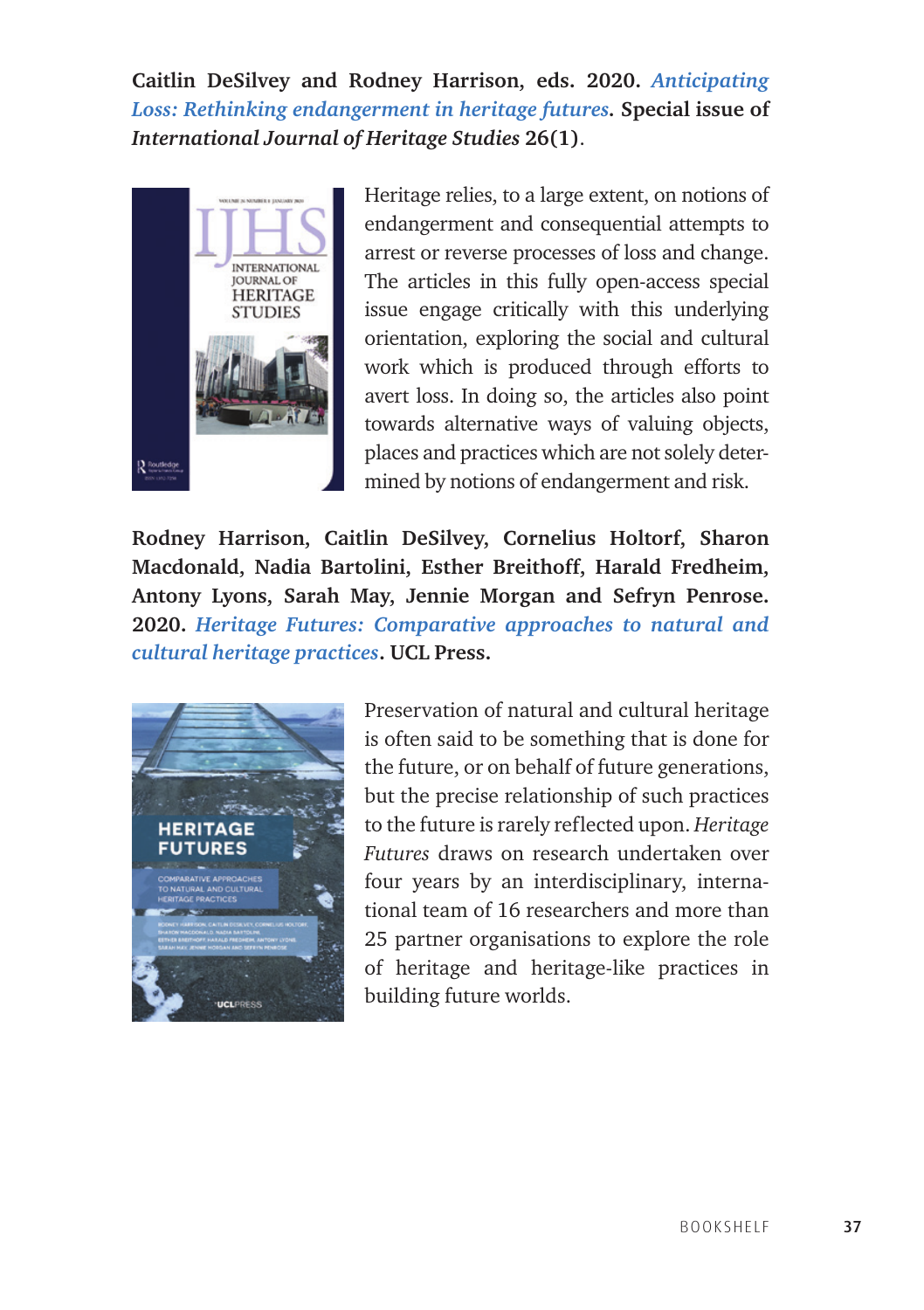**Ruth D. Whitehouse, ed. 2020.** *Etruscan Literacy in its Social Context***. Specialist studies on Italy 18. Accordia.**



*Etruscan Literacy in its Social Context* arises from a conference held at the Institute of Classical Studies, School of Advanced Study, University of London in 2010. It presents articles by scholars of the Etruscan world who offer a wide range of approaches to understanding how writing was used by the Etruscans. They bring together archaeological, linguistic, iconographic and historical perspectives to make new and stimulating contributions to the study of Etruscan society and its use of writing.

**Rachael Thyrza Sparks, Bill Finlayson, Bart Wagemakers and Josef Mario Briffa, eds. 2020.** *[Digging Up Jericho: Past, present and](https://www.jstor.org/stable/j.ctvwh8bss)  [future](https://www.jstor.org/stable/j.ctvwh8bss).* **Archaeopress.**



This volume draws on the work of 22 international scholars to explore the archaeology and heritage of the Jericho region – an area with a long and impressive history, stretching from the Epipalaeolithic to the present day. It demonstrates how old and new data can contribute to current debates in South Levantine archaeology; the value of a deeper understanding of past methodologies and practices; and how Jericho's legacies can be realised for future generations.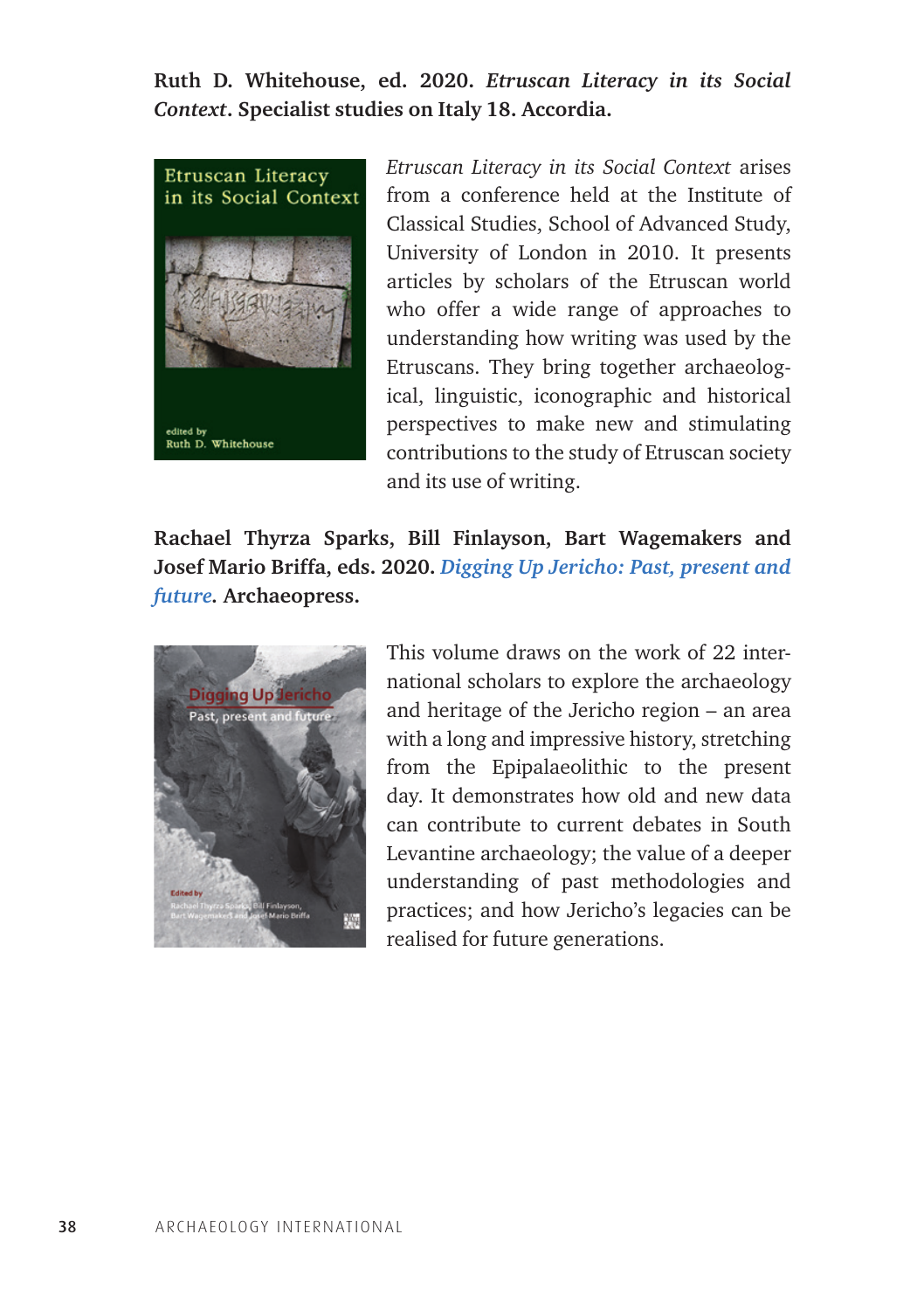**Mike Parker Pearson and Beatrijs de Groot. 2019.** *Stonehenge***. Museums Partner.**



This book accompanies an international travelling exhibition on Stonehenge, first exhibited in Tongeren, Belgium, and currently on display in Houston, USA. It sets out the chronological stages of Stonehenge's construction between 3000 bce and 1500 bce, and places this iconic monument in the context of wider changes in the Stonehenge landscape and further afield. The work is copiously illustrated with colour images of Stonehenge and other archaeological sites and artefacts.

**Isabel Sánchez Ramos and Jorge Morín de Pablos, eds. 2019.**  *De* **ciuitas Igaeditanorum a Layˆdaˉniyya***. Paisajes urbanos de Idanha-a-Velha (Portugal) en épocas tardoantigua y medieval.* **BAR International Series 2943. BAR Publishing.**



The purpose of this book is to present the results obtained by the IdaVe Research Project. The main contribution is to provide new reflections concerning the landscape, urbanism and architecture of Idanha-a-Velha in the Roman, late antique and medieval periods based on the latest fieldwork data and the reinterpretation of previous works.

This book will appeal to archaeologists, historians and geologists from Portugal, Spain and internationally who are interested in classical archaeology, Roman urbanism,

topography, landscape, societies, religion and urban evolution in late antiquity and the medieval period. The volume will also be of interest to students and professionals in these fields.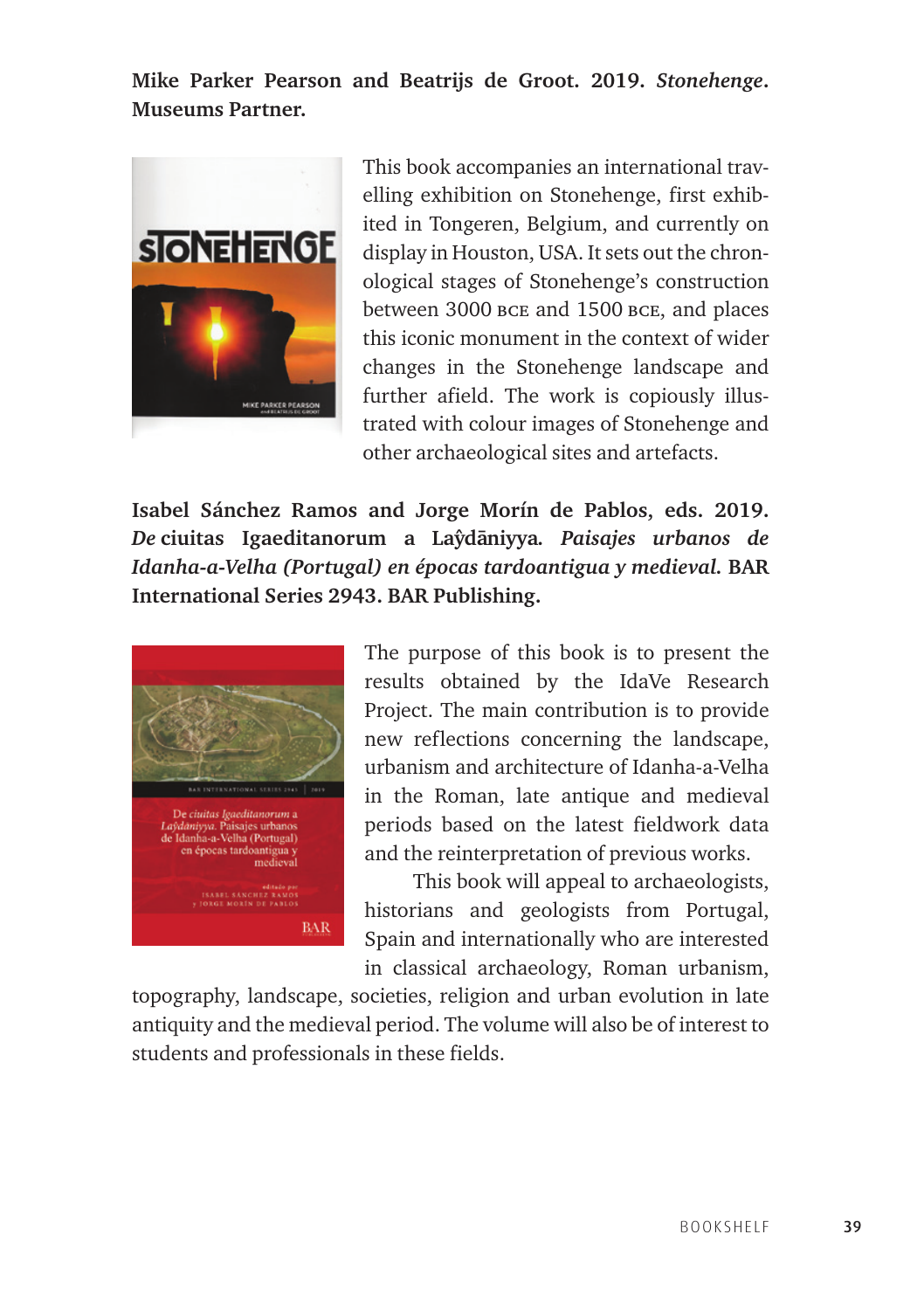**Rodney Harrison and Colin Sterling, eds. 2020.** *[Deterritorializing](http://www.openhumanitiespress.org/books/titles/deterritorializing-the-future/)  [the Future: Heritage in, of and after the Anthropocene](http://www.openhumanitiespress.org/books/titles/deterritorializing-the-future/)***. Open Humanities Press.**



Understanding how pasts resource presents is a fundamental first step towards building alternative futures in the Anthropocene. This collection brings together scholars from a range of disciplines to explore concepts of care, vulnerability, time, extinction, loss and inheritance across more-than-human worlds, connecting contemporary developments in the posthumanities with the field of critical heritage studies. Drawing on contributions from archaeology, anthropology, critical heritage studies, gender studies, geography,

histories of science, media studies, philosophy and science and technology studies, the book aims to place concepts of heritage at the centre of discussions of the Anthropocene and its associated climate and extinction crises – not as a nostalgic longing for how things were, but as a means of expanding collective imaginations and thinking critically and speculatively about the future and its alternatives. Contributors include Christina Fredengren, Cecilia Åsberg, Anna Bohlin, Adrian Van Allen, Esther Breithoff, Rodney Harrison, Colin Sterling, Joanna Zylinska, Denis Byrne, J. Kelechi Ugwuanyi, Caitlin DeSilvey, Anatolijs Venovcevs, Anna Storm and Claire Colebrook.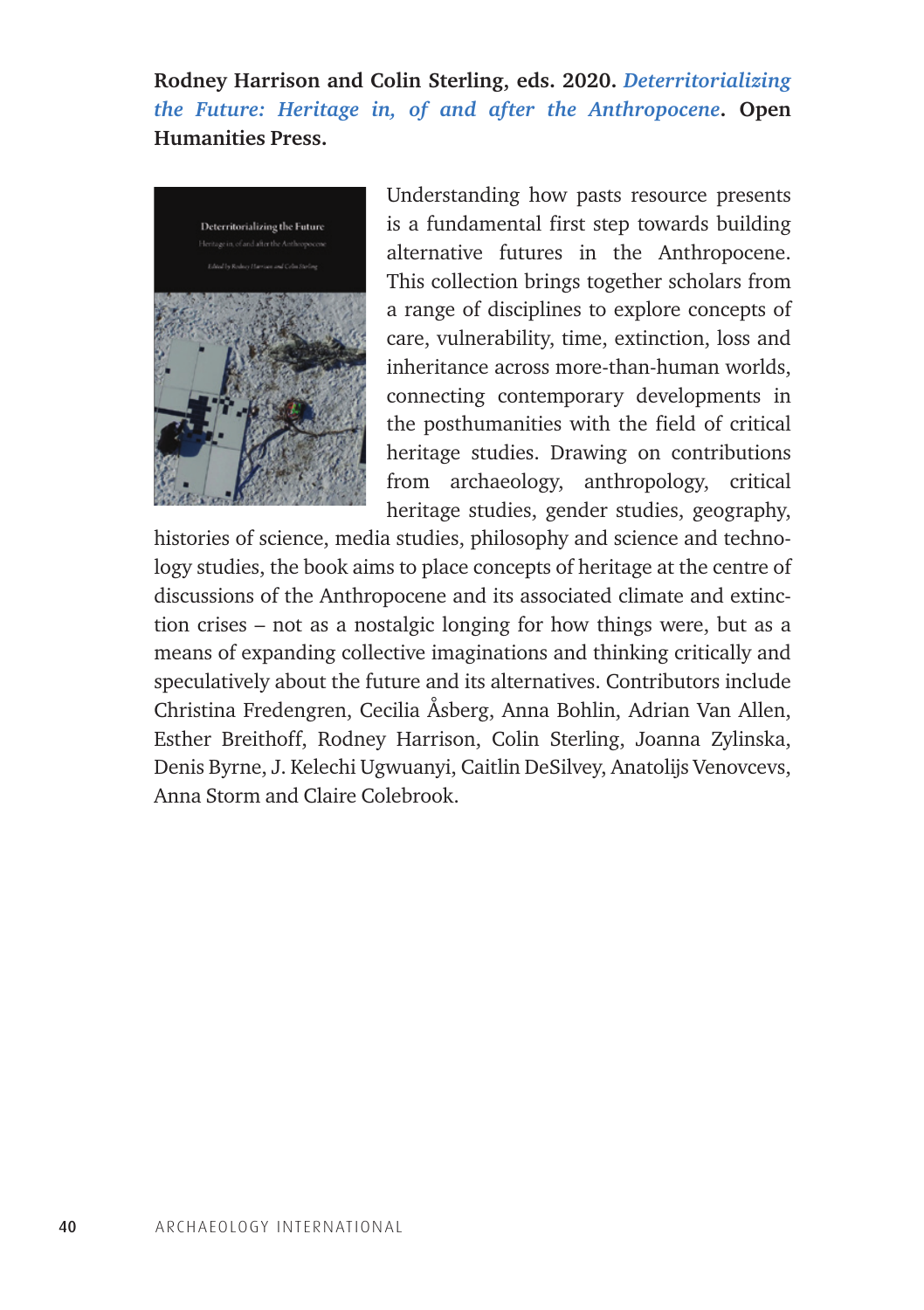**Corisande Fenwick. 2020.** *Early Islamic North Africa: A new perspective***. Bloomsbury.**



This volume proposes a new approach to the Arab conquests and the spread of Islam in North Africa. In recent years, those studying the Islamic world have shown that the coming of Islam was not marked by devastation or decline, but rather by considerable cultural and economic continuity. In North Africa, with continuity came significant change. Corisande Fenwick argues that the establishment of Muslim rule also coincided with a phase of intense urbanisation, the appear-

ance of new architectural forms (mosques, housing, hammams), the spread of Muslim social and cultural practices, the introduction of new crops and manufacturing techniques, and the establishment of new trading links with sub-Saharan Africa, Europe and the Middle East.

### **Rachel King. 2019.** *Outlaws, Anxiety, and Disorder in Southern Africa: Material histories of the Maloti-Drakensberg.* **Palgrave Macmillan.**





*Outlaws, Anxiety, and Disorder in Southern Africa: Material histories of the Maloti-Drakensberg* explores how objects, landscapes and architecture were at the heart of how people imagined outlaws and disorder in colonial southern Africa. Drawing on evidence from several disciplines, it chronicles how cattle raiders were created, pursued and controlled, and how modern scholarship strives to reconstruct pasts of disruption and deviance. Through a series of vignettes, Rachel uses excavated material, rock art, archival

texts and object collections to explore different facets of how disorderly figures were shaped through impressions of places and material culture